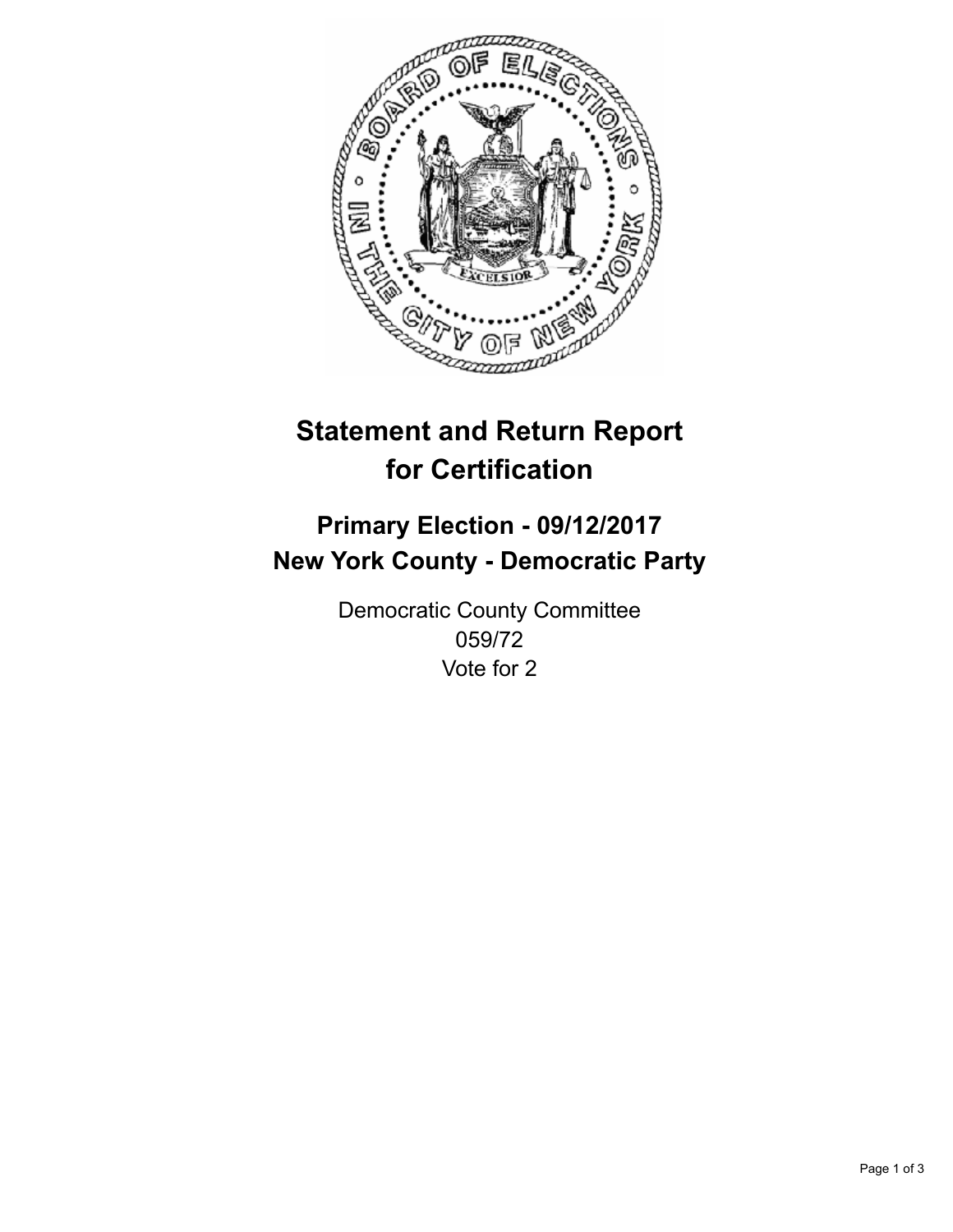

## **Assembly District 72**

| PUBLIC COUNTER                                           | 144 |
|----------------------------------------------------------|-----|
| <b>MANUALLY COUNTED EMERGENCY</b>                        | 0   |
| <b>ABSENTEE / MILITARY</b>                               | 2   |
| <b>AFFIDAVIT</b>                                         | 0   |
| <b>Total Ballots</b>                                     | 146 |
| Less - Inapplicable Federal/Special Presidential Ballots | 0   |
| <b>Total Applicable Ballots</b>                          | 146 |
| <b>GRAHAM CIRAULO</b>                                    | 42  |
| <b>CLARA CASTILLO</b>                                    | 56  |
| <b>CONSUELO VIERA</b>                                    | 33  |
| AISHA LEWIS-MCCOY (WRITE-IN)                             | 1   |
| BERNIE SANDERS (WRITE-IN)                                | 1   |
| KIM BALIN (WRITE-IN)                                     | 1   |
| <b>Total Votes</b>                                       | 134 |
| Unrecorded                                               | 158 |